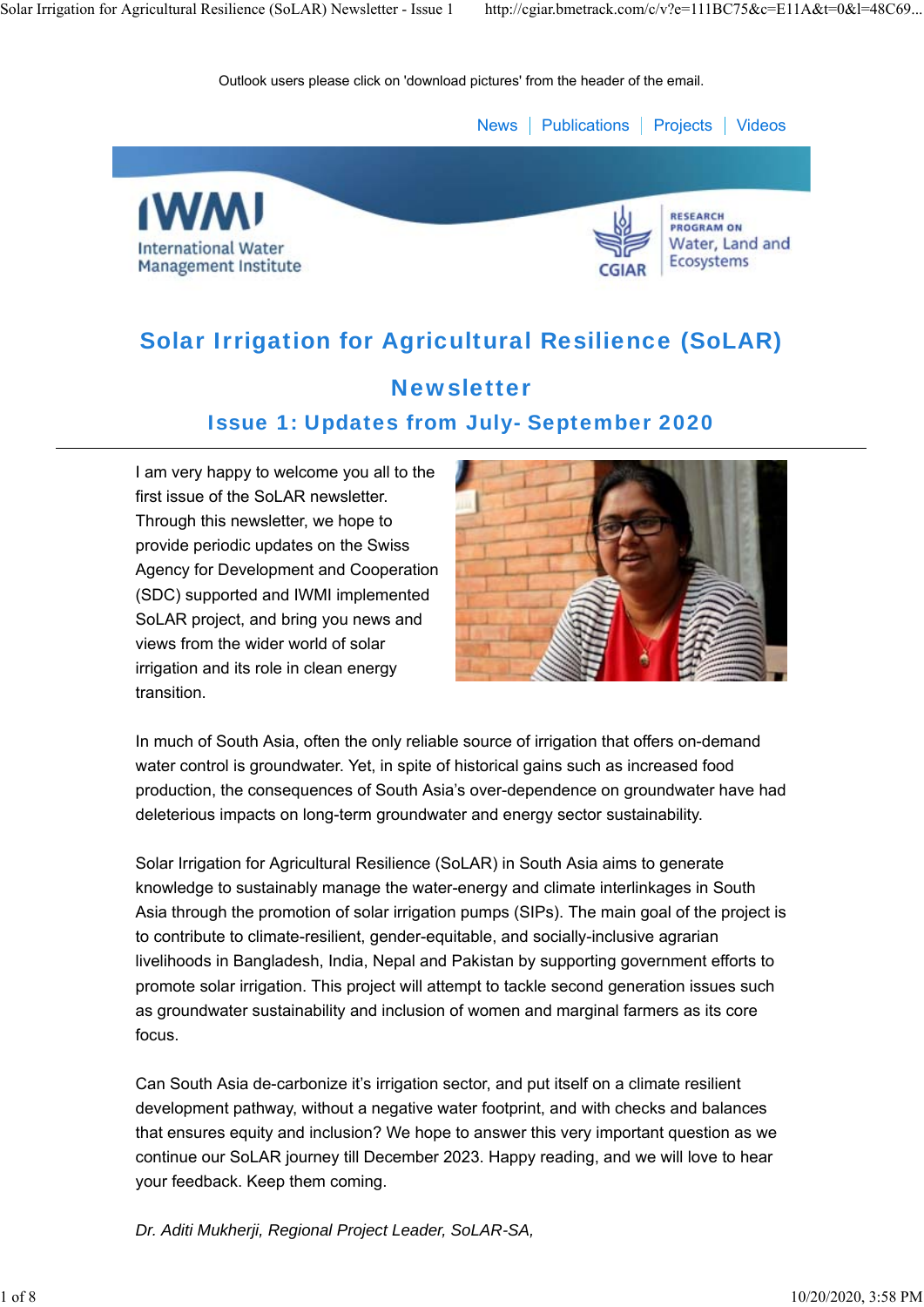### **Role of Renewable Energy in the COVID-19 Recovery Phase: Reflections from the SDC- SoLAR Project Steering Committee**

The members of the Project Steering Committee met virtually in July 2020 to take stock of the project progress and adjustments made in the wake of COVID-19 pandemic. They discussed the role of Solar Irrigation Pumps (SIPs) and renewable energy in the building back phase from the pandemic. Since field work was affected due to the situation, everyone brainstormed on alternative strategies and outputs to keep the work going, e.g. moving



National Policy Level Forums to online Webinars, conducting telephonic surveys where feasible etc.

Ms. Marylaure Crettaz Corredor, Co-Head Global Programme on Food Security at the SDC, also the Chair of the PSC, acknowledged the progress made by the project team despite the challenges created due to the pandemic. https://solar.iwmi.org/reports/

### **SDC-SoLAR Innovation Funds Grantees announced**

2020-21 Grantees for SDC- SoLAR Innovation Funds were announced in September 30<sup>th</sup> 2020. Five Grantees were chosen from among 87 applicants. https://solar.iwmi.org /innovation-fund-awardees/

- *Gham Power Nepal Private Limited, Nepal* Their integrated solution called *Yield Improvement in a Box* provides personalised agri-advisory to farmers using digital platform.
- *Kalinga Renewable Energy Manufacturers Pvt. Limited (KARMA), India* Their innovative energy service platform, Mobile URJA allows solar panels and mobile power units to be moved around and shared by multiple users. The system can be operational within 5 minutes of moving to a new site.
- *KHM Power Limited, Bangladesh* This innovation encourages development of allied livelihoods such as poultry/duck/cattle farming beneath the Solar Panels for small and marginal farmers.
- *Environment Conservation Society (SwitchOn Foundation), India-* They will provide financial support to women farmer entrepreneurs in the form of loans to acquire micro solar pumps which can prove to be a scalable and sustainable solution.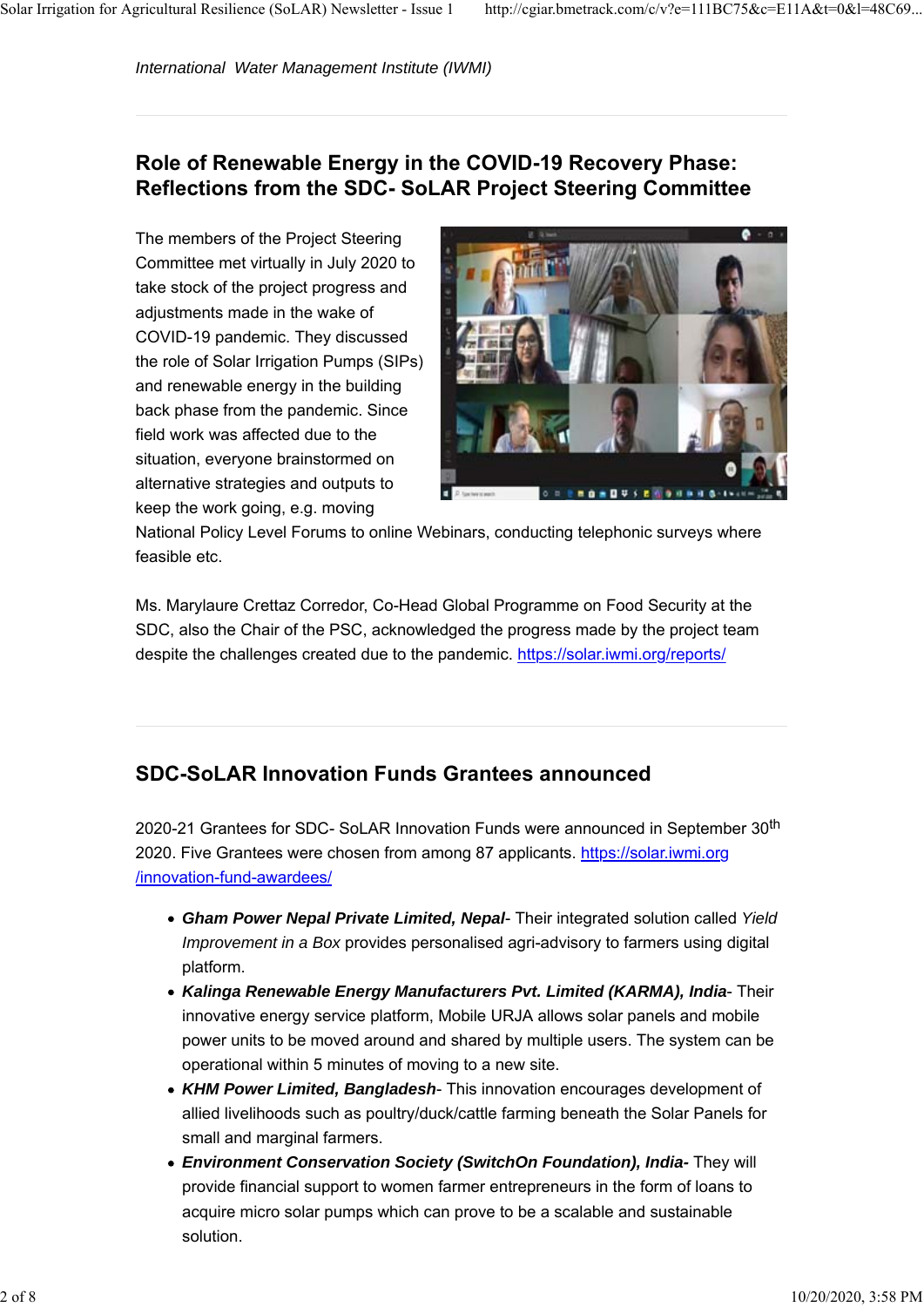attempt to revive the dug wells using a new but low cost solution of solar water pumping coupled with *Responsive Drip Irrigation* (RDI) system, and thereby alleviate the living conditions of dug well dependent farmers.

Through these projects, the SoLAR Innovation Fund (IF) will support the development and testing of on ground technological, financial and institutional innovations to address the constraints of upscaling solar irrigation, with a focus on the problems faced by small-scale, marginal, and women farmers in South Asia.



## **Country highlights**

### **Director of Alternative Energy Promotion Centre (AEPC), Nepal deliberates on recommendations by IWMI**

The Executive Director of AEPC, Mr. Madhusudhan Adhikari, convened a meeting, with researchers from IWMI, on 28<sup>th</sup> of August 2020, to discuss IWMI's Report on Rapid Assessment of AEPC's Subsidy Delivery Mechanism submitted to AEPC as a part of the SDC-supported SoLAR project. The IWMI-Nepal team presented the report, which

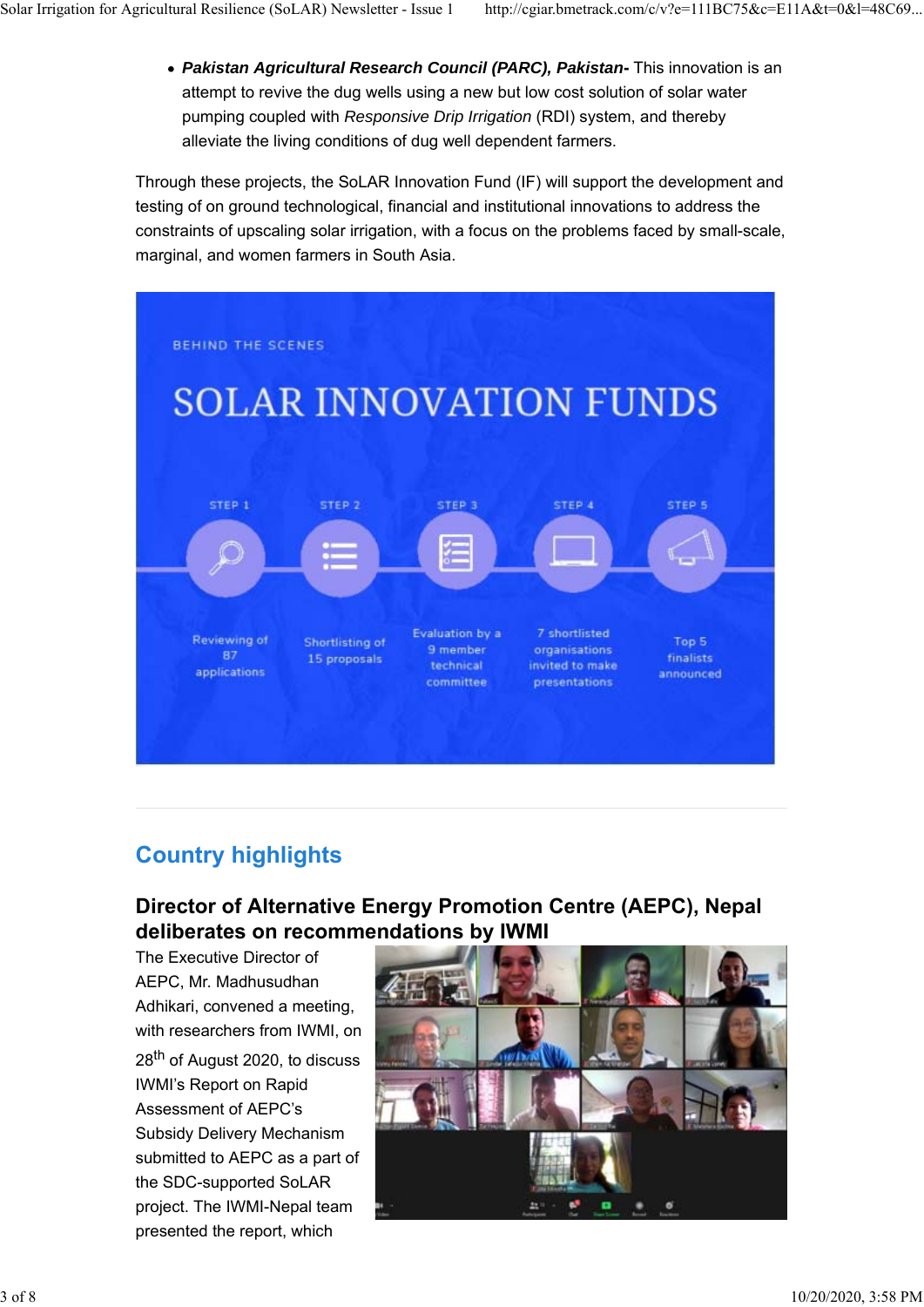*recommendations right from this year*", shared Dr. Narayan Prasad Adhikari, the Director, AEPC.

AEPC also expressed their willingness to pilot grid-connected SIPs at a suitable location. https://solar.iwmi.org/country-updates/nepal/

## **IWMI signs MoU with PARC and FWMC in Pakistan**

Expanding on IWMI's mission to provide sustainable and climate friendly water solutions globally, IWMI Pakistan recently entered into a 3-year agreement with Pakistan Agricultural Research Council (PARC) and the Federal Water Management Cell (FWMC) to implement the Solar SoLAR project in Pakistan. The agreement was signed by IWMI's Country Representative, Dr. Mohsin Hafeez and the Secretary of the



PARC, Mr. Wiqar Ahmad and the Director General of the FWMC, Mr. Muhammad Tahir Anwar on 19<sup>th</sup> August, 2020. https://solar.iwmi.org/country-updates/pakistan/

# **Stories from the field**

### **Understanding groundwater implications of Gujarat's SKY scheme**

Can we incentivize farmers to pump less groundwater, even when they shift to using solar irrigation pumps, given that marginal costs of pumping from solar pumps are nearly zero? Gujarat's Suryashakti Kisan Yojana (SKY) provides incentives to grid connected solar pump farmers to sell electricity to the grid, thereby providing them incentives to pump less, while also adding to their income. IWMI and its partner Gujarat Energy Research and Management Institute (GERMI) will work together in understanding the impact of SKY scheme on groundwater pumping behaviour of farmers. Earlier in the year, before pandemic related travel restrictions kicked in, IWMI team visited Botad and Anand districts in Gujarat to understand farmer's perception about the SKY scheme. The team found that farmers are aware and involved with the SKY scheme and understand the billing calculations, including how incentives will work. In Botad district, cotton was the major crop grown during Kharif season and farmers here were primarily dependent on dug wells. With limited groundwater availability at Botad, farmers felt that selling electricity back to the grid via grid connected pumps was a source of extra income which they were keen to take up. In contrast, farmers in Anand district, where water tables were higher and farmers grew more water intensive crops like paddy and tobacco, were interested in selling water to other farmers through well established, but informal water markets.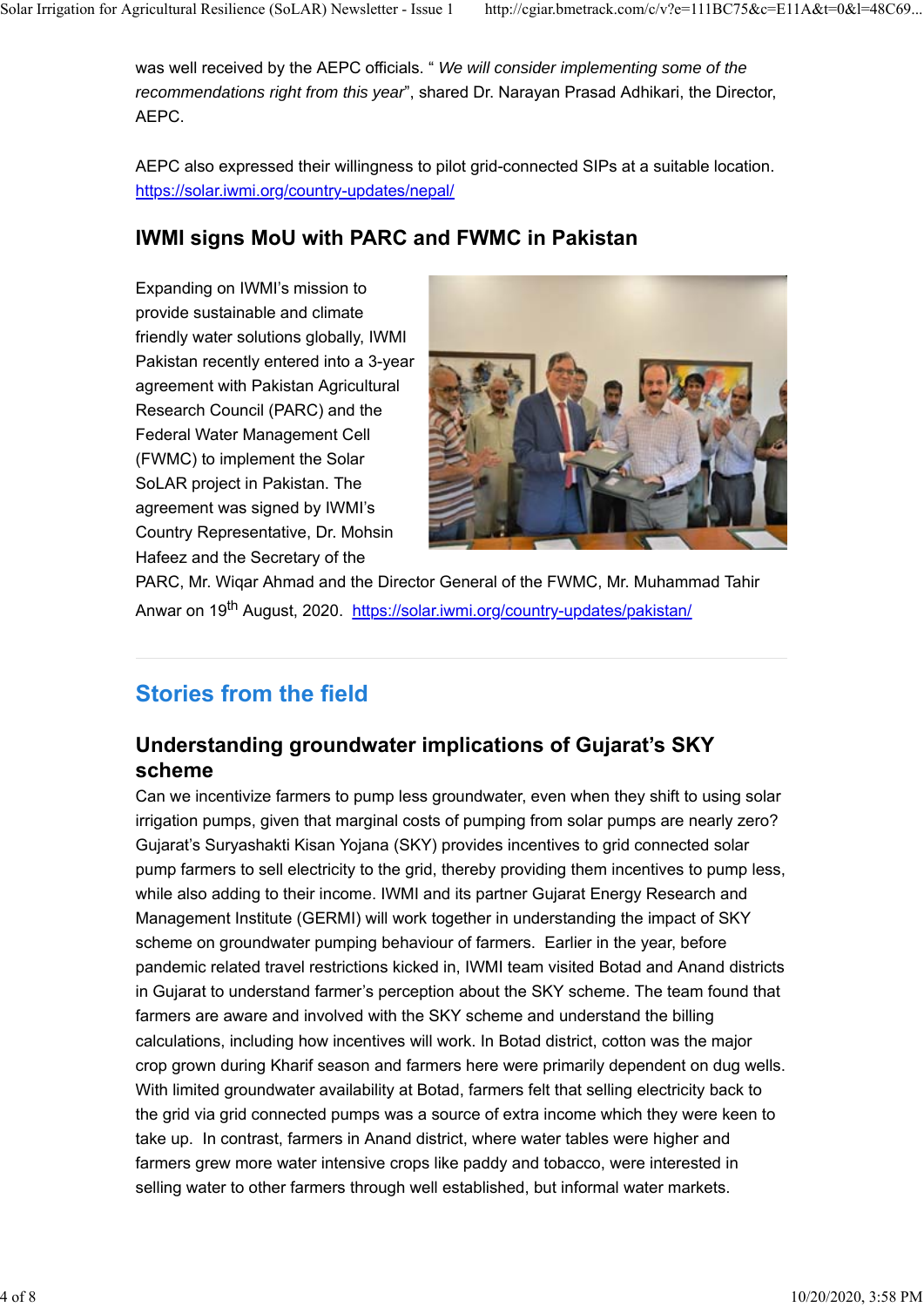

Figure 1- Solar irrigation setup in Botad district with farmer's dug well and solar panels.



Figure 2- Overhead tanks in Anand district to store excess groundwater which is then distributed to farmers via pipelines

The actual impact of SKY scheme on farmers' pumping behavior will be context specific and will depend on the relative scarcity/abundance of groundwater, among other things. IWMI-India team has carefully chosen these two locations with contrasting hydro geologies and is working closely with its partners to understand the impact of grid connected SIPs on farmer's groundwater pumping behavior.

#### Freedom from diesel: Experience of farmers served by IDCOL sponsored SIPs

Infrastructure Development Company Limited (IDCOL), the nodal organization for the promotion of solar irrigation in Bangladesh has sponsored solar irrigation pumps (SIPs) in off-grid areas. This has been done to substitute the diesel irrigation prevalent in these areas with a cleaner and cheaper alternative. What happens to the excess energy generated from solar irrigation pumps during non-agricultural season?

A team comprising groundwater experts and socio-economists from IWMI visited select SIP locations in Bangladesh in January-February 2020. During interactions, farmers shared how they preferred the reliability and quality of irrigation provided by solar pumps as compared to diesel pumps which entailed errands of purchasing the diesel, carrying pump to the fields and maintenance and labor associated with it. Under the new irrigation system with SIPs, their entire irrigation needs for the whole year is met by an operator hired by the solar company in lieu of fixed water fees. However, there is the issue of excess energy generated by the SIPs, especially during non-irrigation season. Some solar entrepreneurs (also called sponsors) in Bangladesh have developed interesting models where they integrated additional activities along with irrigation services to optimize the use of solar panels and also to create additional employment opportunities for the small and marginal farmers.

*The Kalinagor site of the Birganj district saw a diverse cropping pattern with mustard, maize and boro rice being grown. The excess energy during the non-agricultural season was being used for rice husking. In another site, excess energy was being used to run banking offices. These multitude of services provided, harnessing the full potential of the solar panels was is particularly important for long term financial sustainability of the SIP projects.*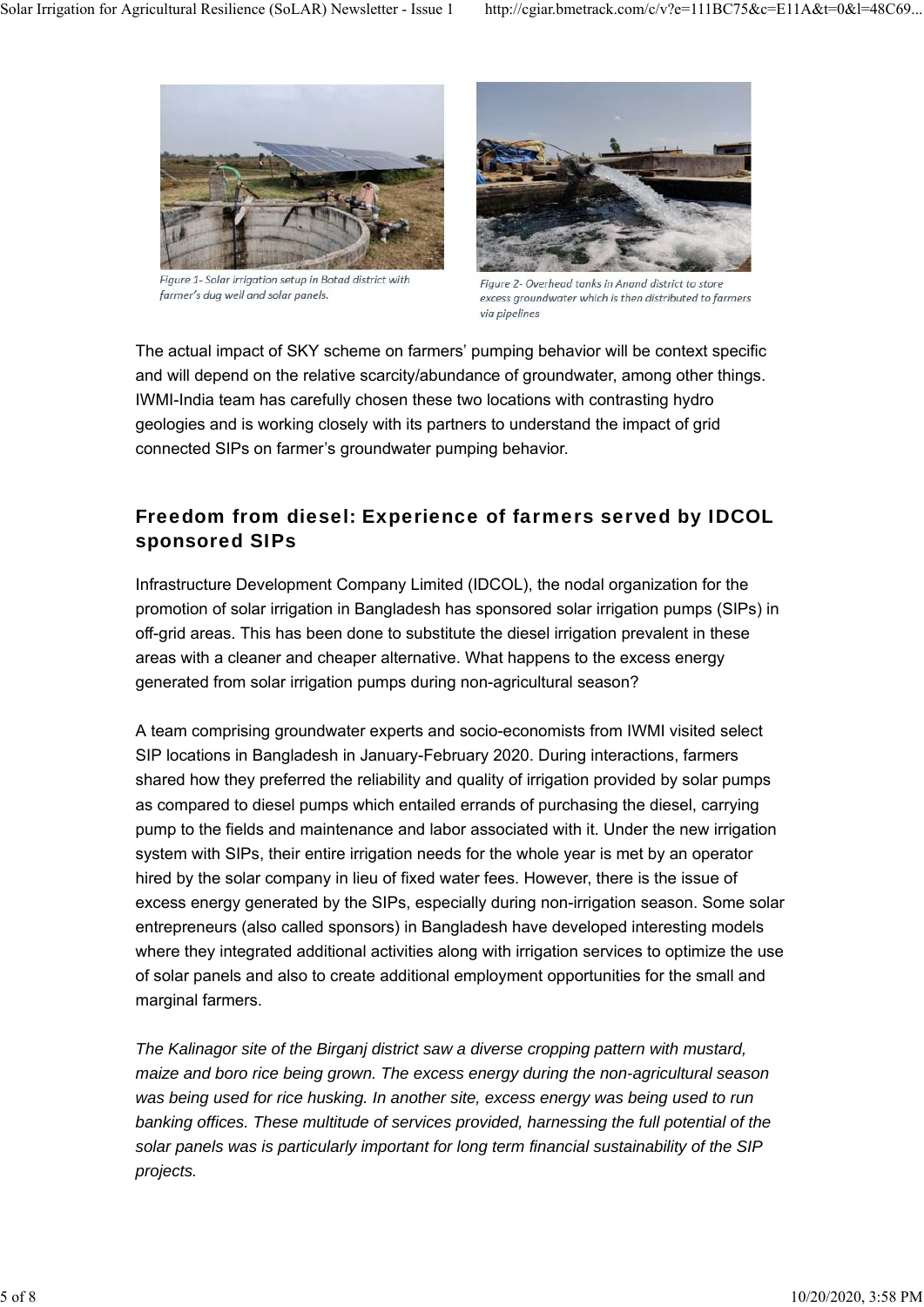

Figure 3- Mustard cultivation at Birganj District, Kalinagar, Bangladesh



Figure 4- Solar power operated Rice Husking Machine

# **What keeps IWMI-SoLAR staff busy?**

## We hear from Dr. Vishnu Pandey this Month

#### **Q. What is your role in the project?**

**A.** I am the County-Lead for the Nepal component of the SoLAR project and therefore, overall, in charge of the Nepal related project activities.



#### **Q. What are the important policy questions that the Nepal team is trying to answer?**

**A.** Nepal-specific activities of the project are structured around three areas, namely, impact evaluation of solar irrigation pumps (SIPs), piloting of micro-grid system for connecting SIPs to national grids, and capacity strengthening of local technicians and sectoral stakeholders. With these activities, we aim to answer following key policy questions:

- What are the impacts of investment in SIPs through subsidy so far? What are the areas of improvements in subsidy delivery mechanism to maximize the outcomes?
- How can the off-grid SIPs be integrated appropriately to the national grid so that return from SIPs be optimized and they can continue contributing the national goal of achieving energy self-sufficiency?

#### **Q. What do you find the most exciting about the project?**

**A.** The most exciting part about the project is that we get to co-design the project together with the government partners like the AEPC and the Nepal Electricity Authority. We are working together with them in implementing the project and aim to address a set of policy questions that government partners are keen to answer. Therefore, we are optimistic about the uptake of project's findings by the government agencies.

## **What's happening in the Solar space?**